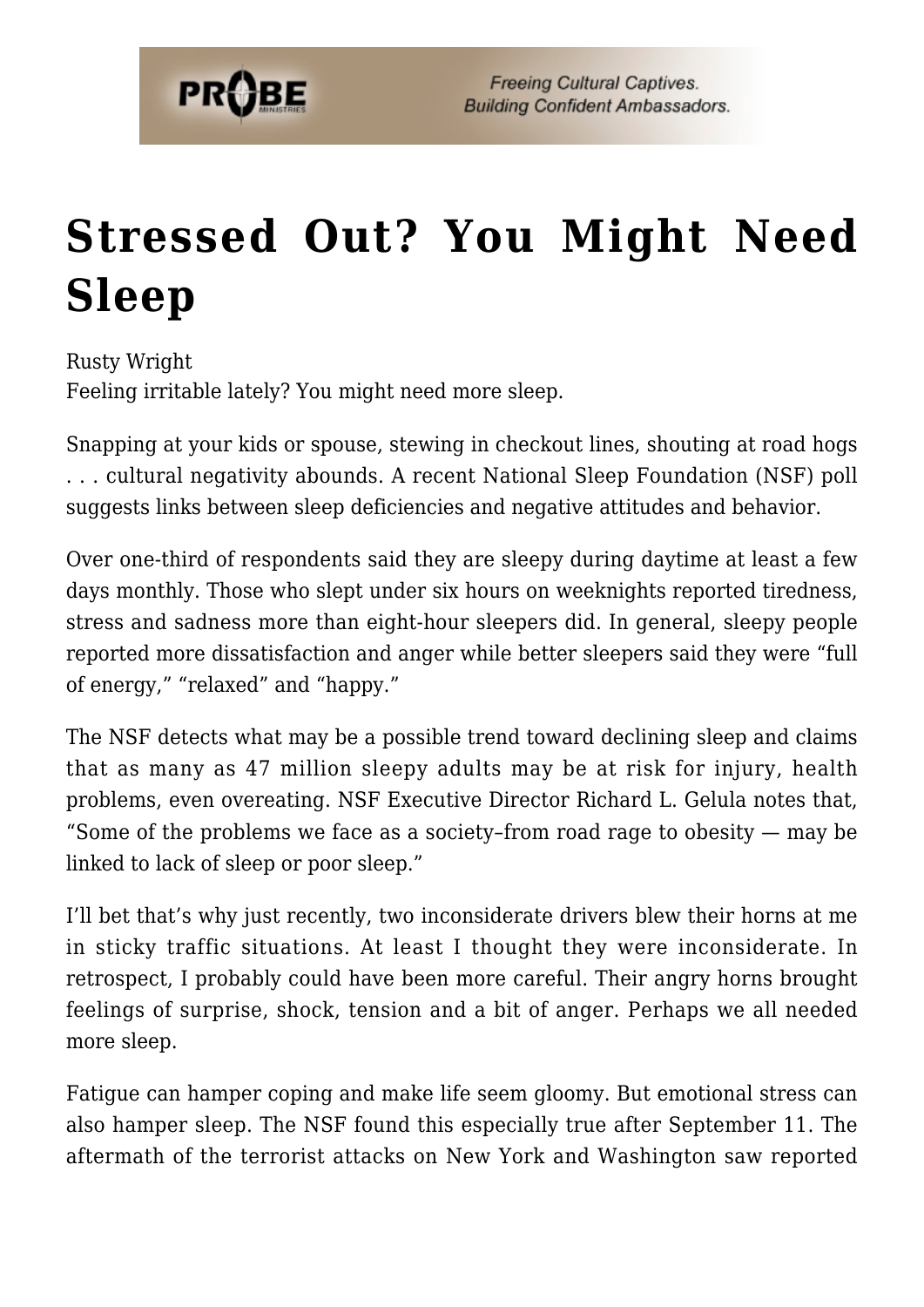

sleep problems rise. Respondents claimed stress or anxiety as chief causes, citing fear, depression and nightmares as well.

Sleeplessness influences stress, and anxiety influences sleeplessness. How to break the vicious circle?

Admitting your sleep needs can be a start. NSF spokesman and University of Minnesota neurology professor Mark Mahowald, MD, told WebMD that some see sleep deprivation as a "badge of honor." "We never brag about how much sleep we get," he notes. "We only brag when we get too little sleep."

NSF president James Walsh recommends scheduling "worry time" during the day to consider troublesome issues and plan to resolve them. Then when worries shout for your attention at bedtime, knowing you already have an action plan can bring comfort.

Developing inner stability can enhance personal peace. One ancient Jewish king thought he had it all. Wealth, power and pleasures were his to enjoy. But in the end it all brought him pain. As he reflected on his life, he concluded that strengthening spiritual roots was essential to contentment.

"The reverence of the Lord leads to life," he wrote, "So that one may sleep satisfied." He felt that faith even had implications for work:

"Unless the Lord builds a house, the work of the builders is useless. Unless the Lord protects a city, guarding it with sentries will do no good. It is useless for you to work so hard from early morning until late at night, anxiously working for food to eat; for God gives rest to his loved ones."

Workaholics take heed: Get more sleep. Your family and coworkers may thank you. You might become happier, safer, saner, even thinner. And consider that–just maybe–knowing and following the One who makes life possible might help bring you pleasant dreams.